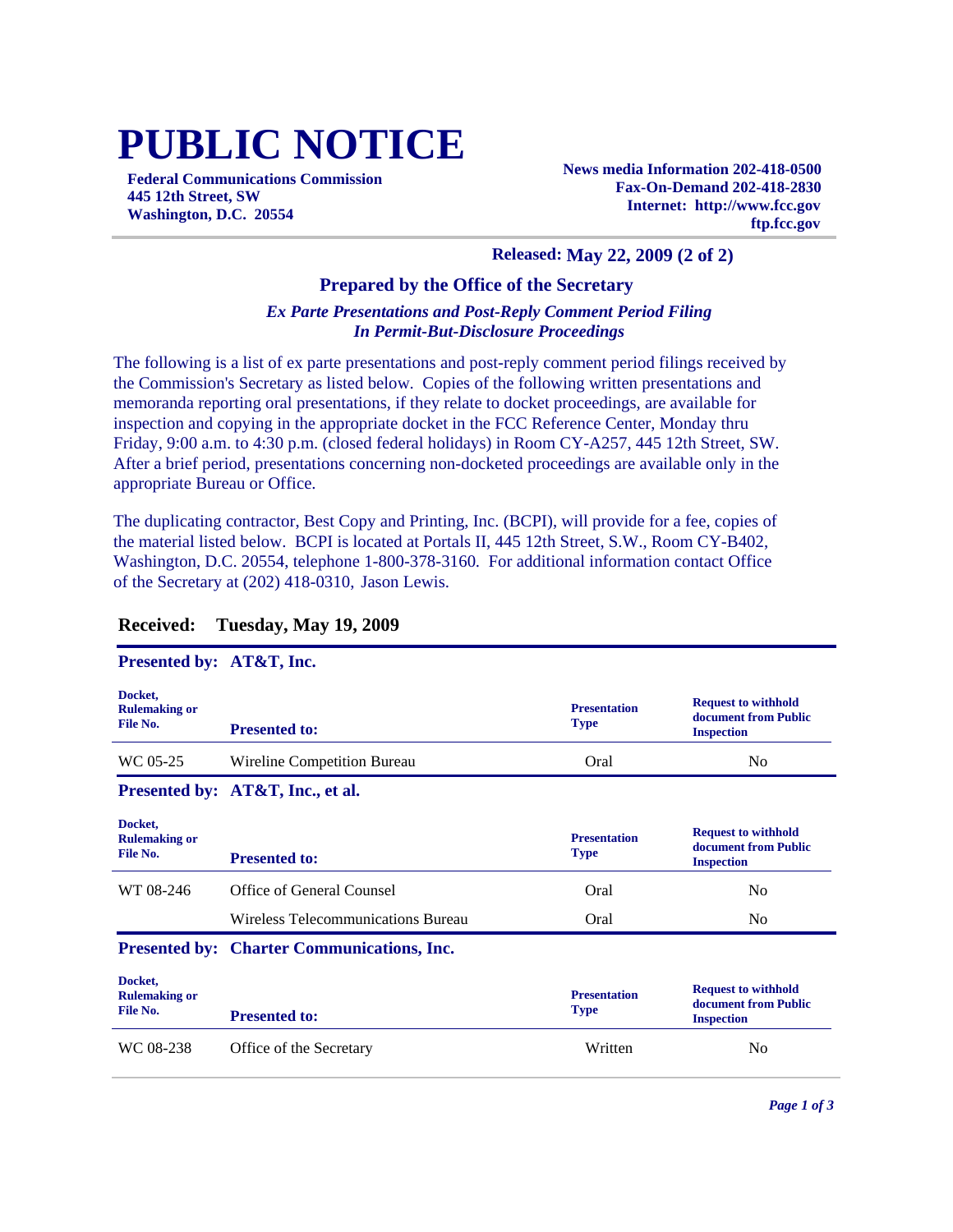| Docket,<br><b>Rulemaking or</b><br>File No. | <b>Presented to:</b>                                         | <b>Presentation</b><br><b>Type</b> | <b>Request to withhold</b><br>document from Public<br><b>Inspection</b> |
|---------------------------------------------|--------------------------------------------------------------|------------------------------------|-------------------------------------------------------------------------|
| MB 09-13                                    | Office of Acting Chairman Copps                              | Oral                               | N <sub>o</sub>                                                          |
|                                             | Office of Commissioner McDowell                              | Oral                               | N <sub>o</sub>                                                          |
|                                             | Presented by: COMPTEL, et al.                                |                                    |                                                                         |
| Docket,<br><b>Rulemaking or</b><br>File No. | <b>Presented to:</b>                                         | <b>Presentation</b><br><b>Type</b> | <b>Request to withhold</b><br>document from Public<br><b>Inspection</b> |
| WC 08-238                                   | <b>Commissioner McDowell</b>                                 | Oral                               | N <sub>o</sub>                                                          |
|                                             | <b>Presented by: Digital Village Associates</b>              |                                    |                                                                         |
| Docket,<br><b>Rulemaking or</b><br>File No. | <b>Presented to:</b>                                         | <b>Presentation</b><br><b>Type</b> | <b>Request to withhold</b><br>document from Public<br><b>Inspection</b> |
| $CC$ 02-6                                   | <b>Commissioner Adelstein</b>                                | Oral                               | No                                                                      |
|                                             | <b>Presented by: Edgewater Radio - Radio Assist Ministry</b> |                                    |                                                                         |
| Docket,<br><b>Rulemaking or</b><br>File No. | <b>Presented to:</b>                                         | <b>Presentation</b><br><b>Type</b> | <b>Request to withhold</b><br>document from Public<br><b>Inspection</b> |
| MM 99-25                                    | Office of Acting Chairman Copps                              | Oral                               | N <sub>0</sub>                                                          |
|                                             | Office of Commissioner McDowell                              | Oral                               | No                                                                      |
|                                             | Media Bureau                                                 | Oral                               | No                                                                      |
|                                             | <b>Presented by: I. King Jordan</b>                          |                                    |                                                                         |
| Docket,<br><b>Rulemaking or</b><br>File No. | <b>Presented to:</b>                                         | <b>Presentation</b><br><b>Type</b> | <b>Request to withhold</b><br>document from Public<br><b>Inspection</b> |
| CG 03-123                                   | <b>Acting Chairman Copps</b>                                 | Oral                               | N <sub>o</sub>                                                          |
|                                             | <b>Commissioner Adelstein</b>                                | Oral                               | No                                                                      |
|                                             | Presented by: Leap Wireless International, Inc.              |                                    |                                                                         |
| Docket,<br><b>Rulemaking or</b><br>File No. | <b>Presented to:</b>                                         | <b>Presentation</b><br><b>Type</b> | <b>Request to withhold</b><br>document from Public<br><b>Inspection</b> |
| WT 05-265                                   | Office of the Secretary                                      | Written                            | No                                                                      |
| WT 08-95                                    | Office of the Secretary                                      | Written                            | N <sub>0</sub>                                                          |

# **Presented by: City of Lansing, Michigan**